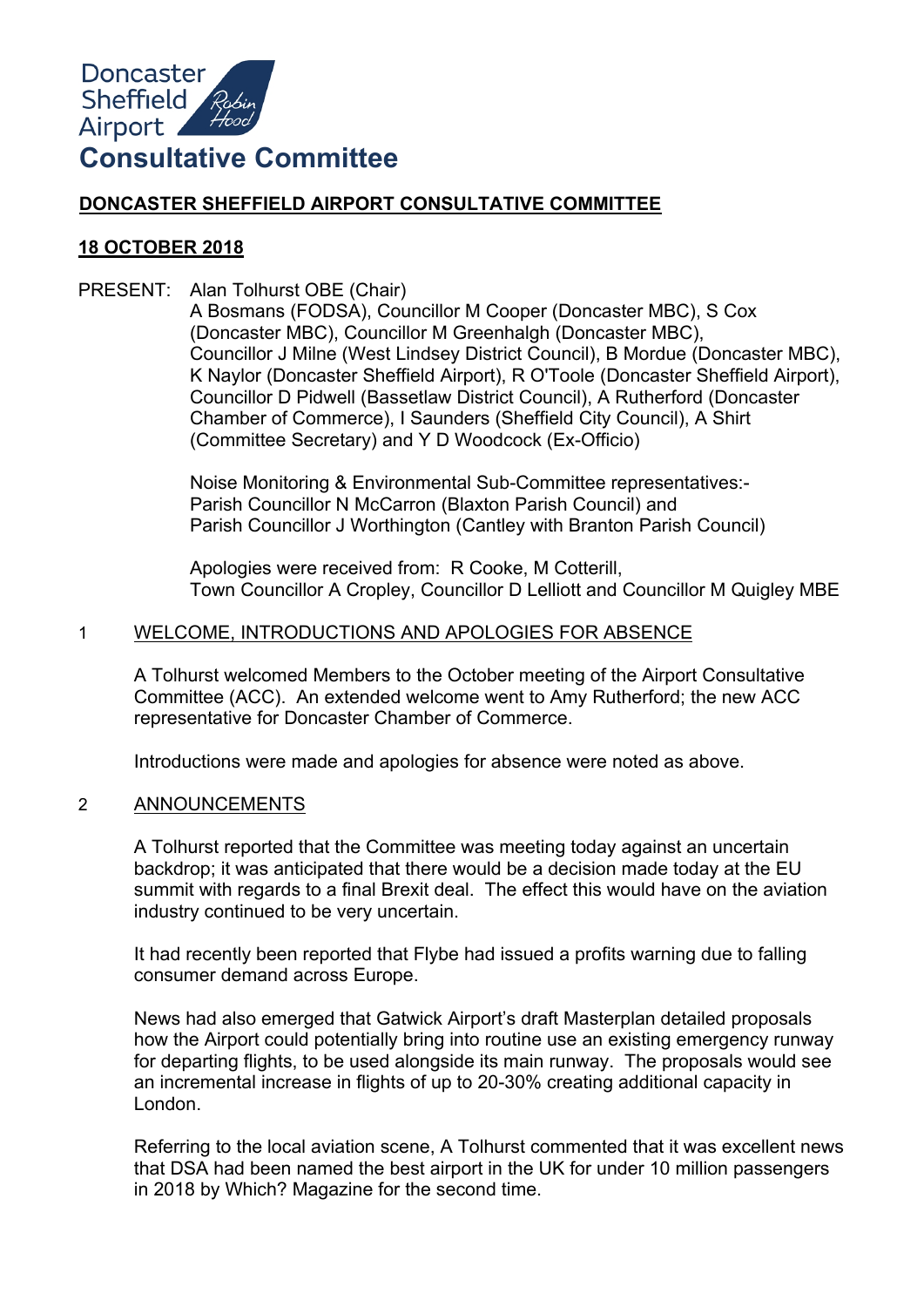On behalf of the Committee, A Tolhurst congratulated the Airport on this fantastic achievement.

Members were informed that, to coincide with the 100<sup>th</sup> Anniversary since World War I, the Airfields of Britain Conservation Trust intended to erect a memorial at each known disused airfield site in Britain.

Arrangements had been made for a memorial plaque to be erected in the memorial site situated at the front of the DSA Terminal Building in recognition of the former Brancroft World War I Airfield, which had been situated to the South of the Airport.

A memorial plaque unveiling ceremony would take place at 11:00 am on Friday 9<sup>th</sup> November 2018; all Members were invited to attend.

A Tolhurst informed Members that, DSA's Chief Executive, Steve Gill had left his role on 30 September 2019, after seven years at Airport to take up a position as Managing Director at Bournemouth Airport.

Members wished to record their sincere thanks to Steve for his dedication and leadership over the last seven years and wished him well for the future.

In the interim period whilst a new Chief Executive is appointed, the Peel Board had made a decision to strengthen DSA's management structure with the promotion of Kate Stow to Marketing and Corporate Affairs Director, and Ian Smith to Commercial and Passenger Experience Director. The full Executive Management team now comprises:

- $\triangleright$  Chris Harcombe Aviation Development Director
- ▶ Ian Smith Commercial and Passenger Experience Director
- $\triangleright$  Kate Stow Marketing and Corporate Affairs Director
- $\triangleright$  Mike Cotterill Finance Director
- $\triangleright$  Rob Cooke Operations Director

Members congratulated K Stow and I Smith on their promotions.

# 3 MINUTES OF THE MEETING HELD ON 12 JULY 2018

RESOLVED – That the minutes of the ACC meeting held on 12 July 2018 be noted as a correct record, subject to the minutes being amended to state that the Airport currently employed 140 members of staff.

# 4 MATTERS ARISING

i) Passengers with Reduced Mobility (PRM) Accessibility Open Day

K Naylor reported that a PRM Open Day had been held on 17 October 2018.

The Airport and its onsite PRM provider (Westgrove Group) had met with local disability groups on the day to increase their awareness of the PRM facilities provided at the Airport. Attendees had also been provided with a demonstration of the new aircraft Ambulift, which was used to transport passengers with reduced mobility on their embarkation and disembarkation of the aircraft.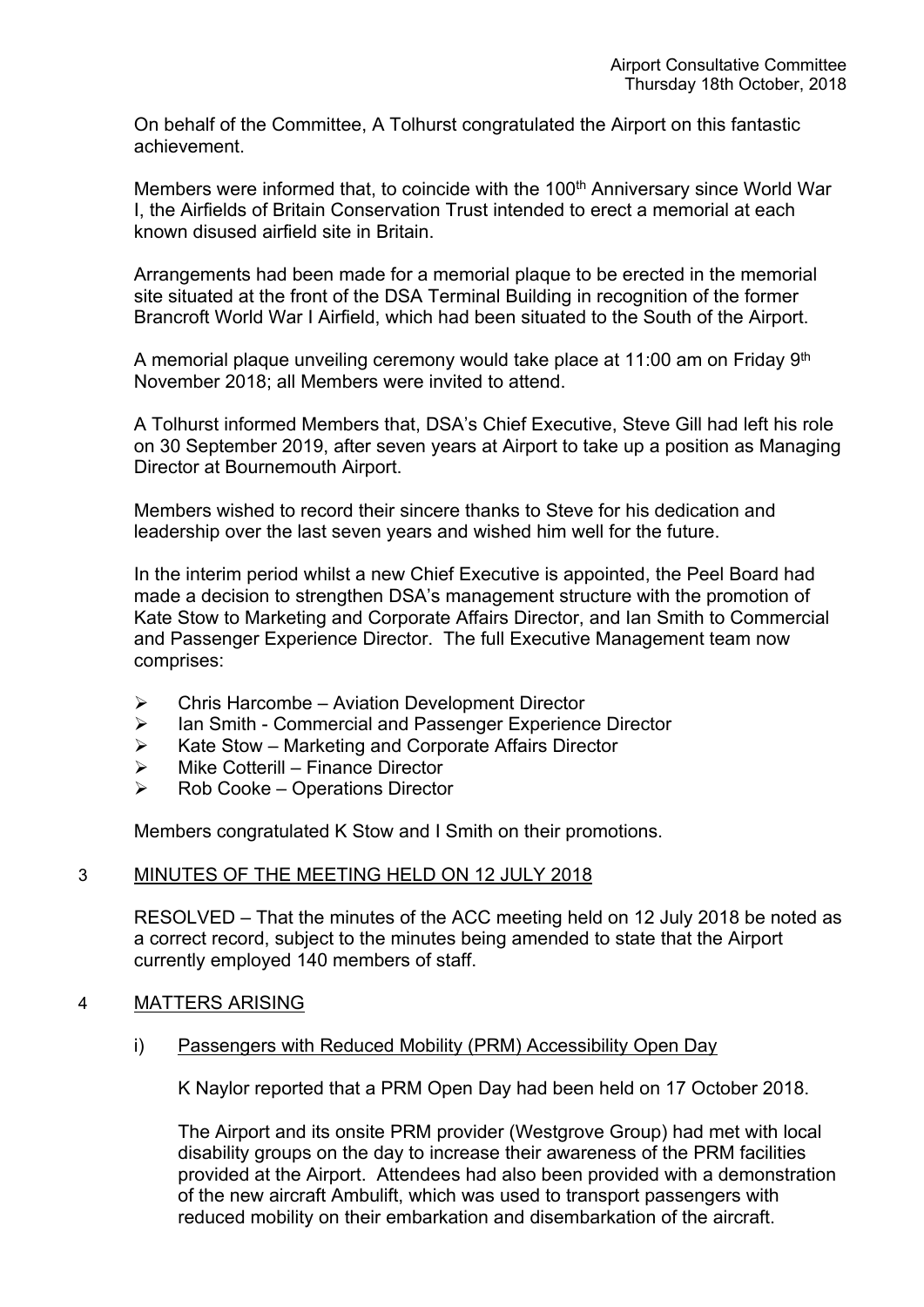# ii) Educational School Visits to DSA

K Naylor reported that no further requests had been received from schools wishing to visit the Airport. It was noted that smaller group visits were preferable to large groups.

A Bosmans commented that FODSA may be able to offer their assistance at future visits.

K Naylor added that, subject to resources, the Airport were looking to reinvigorate their attendance at local careers fairs.

Representatives from DSA would be in attendance at the Rotherham Jobs and Careers Event to be held on 12 November 2018 at Magna, Rotherham.

Additionally, representatives from DSA, TUI, Securitas and other partners' located onsite at the Airport would be in attendance at the Doncaster Skills Fest taking place on 17 February 2019, at Doncaster Dome.

Councillor Milne asked if the Airport could share any publicity with Members. K Naylor acknowledged this request.

#### iii) Airspace Modernisation Update

A Tolhurst reported that, following consideration and comments received from Members of the Noise Monitoring and Environmental Sub-Committee, he had responded on behalf of the ACC to the CAA's consultation on its CAP1690: Draft Airspace Modernisation Strategy, which set out a draft plan for the use of UK airspace up to 2040, including its modernisation.

A Tolhurst acknowledged that it was often difficult for Members to provide their comments on technical terms contained with consultation documents; however, any meaningful comments received from Members' from a local view point would be included within the ACC's response.

It was noted that, following the CAA's consideration of DSA's Airspace Change Proposal (ACP), the CAA had advised DSA that due to current resource difficulties within the CAA, approval would be delayed and challenges coordinating implementation with wider NATS changes to upper airspace meant that the earliest the proposals would be implemented would be May 2019.

Additionally, the British Gliding Association (BGA) had submitted a proposal to the CAA to sponsor an Airspace Change affecting airspace across a swathe of the North East including that around Doncaster, Durham and Leeds-Bradford Airports.

A Tolhurst reported that arrangements had been made for Members of the Noise Monitoring and Environmental Sub-Committee to receive a presentation on Controlled Airspace at their meeting scheduled for Thursday 6 December 2018. All Members of the ACC were invited to attend the meeting.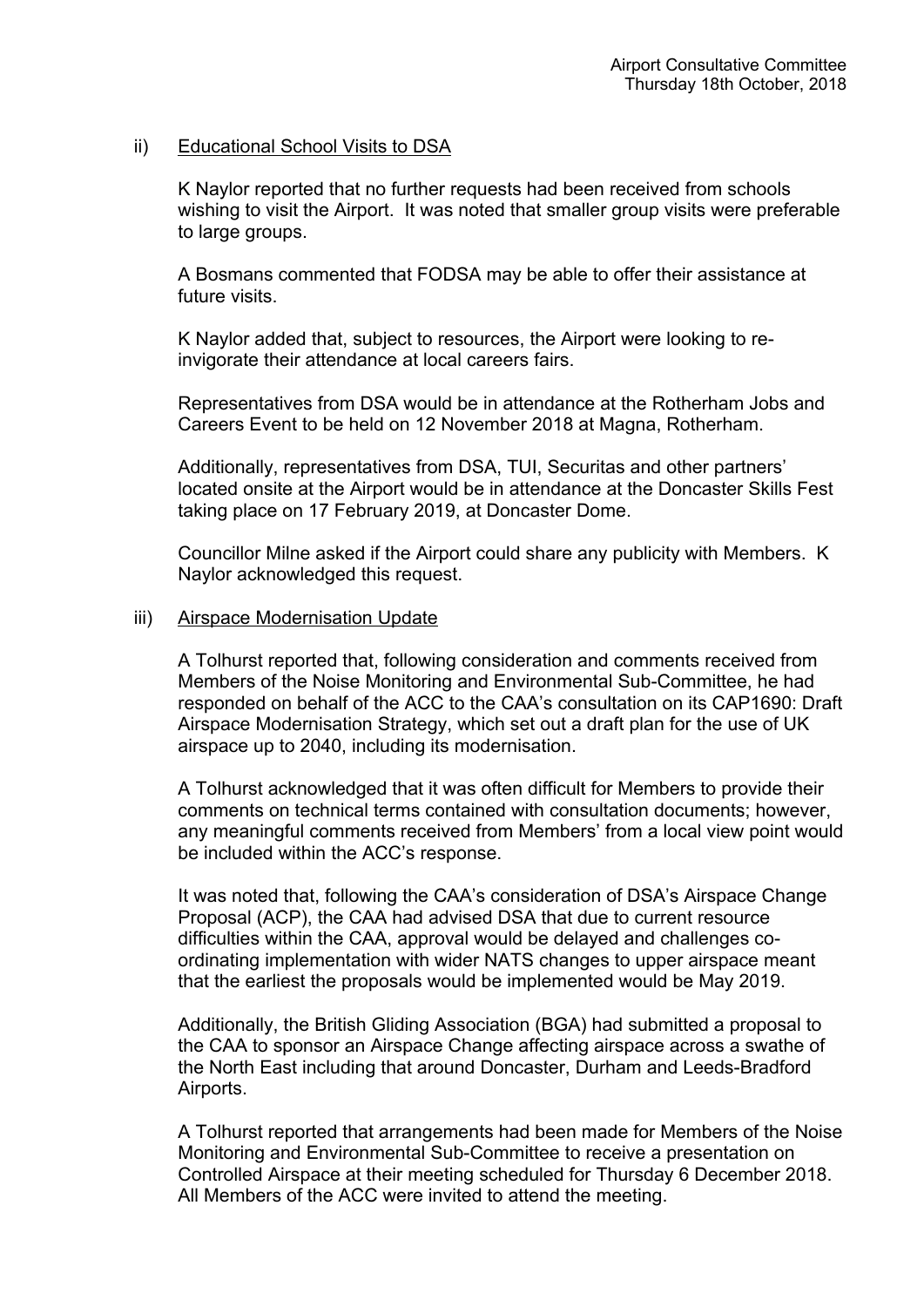# 5 OVERVIEW OF THE INTERIM CONSULTATION SUMMARY REPORT ON THE AIRPORT MASTER PLAN 2018 - 2037

R O'Toole provided the Committee with an overview of the Interim Consultation Summary Report on the Doncaster Sheffield Airport draft Masterplan 2018-2037.

Members were reminded that the draft Masterplan (available online at <http://flydsa.co.uk/masterplan/>) had been published for consultation over a ten week period between March and May 2018.

A series of presentations setting out details contained within the Masterplan and information about the consultation had been delivered to stakeholders, local schools and eleven public drop-in consultation events, which had been held during the ten week consultation

In total 1,632 responses were received to the consultation. This included feedback from individual members of the public, private and public sector organisations. Over 90% of the feedback received was positive, with respondents expressing strong support for the vision and objectives set out in the Masterplan.

The comments received identified a number of overarching themes, including airport infrastructure, transport (including the vision for a DSA railway station), connectivity and potential environmental impacts of the proposals. It was noted that all comments raised in response to the consultation were being considered in preparation of the final Airport Masterplan.

Members discussed the overarching themes, noting that a number of assessments would need to be carried out by the Airport, prior to any decisions being taken.

Councillor Cox made a request for the Airport to engage with local businesses, parish councils and residents with regards to keeping them updated on its plans.

R O'Toole acknowledged Councillor Cox's request. He added that engagement with local stakeholders was included within the Airport's Communications plans.

The final Masterplan would be published by the end of 2018, together with a final version of the Consultation Summary Report.

RESOLVED – That the update be noted.

# 6 AIRPORT ACTIVITIES UPDATE REPORT

R O'Toole provided the Committee with an update on Airport Activities. In summary it was reported that:-

 $\triangleright$  During the period April to August 2018, passenger numbers had totalled 606,000. In comparison to the same period last year, there had been 650,000 passengers (a 7% decline).

Wizz Air's decision to reduce capacity across its whole network had impacted on passenger numbers at DSA.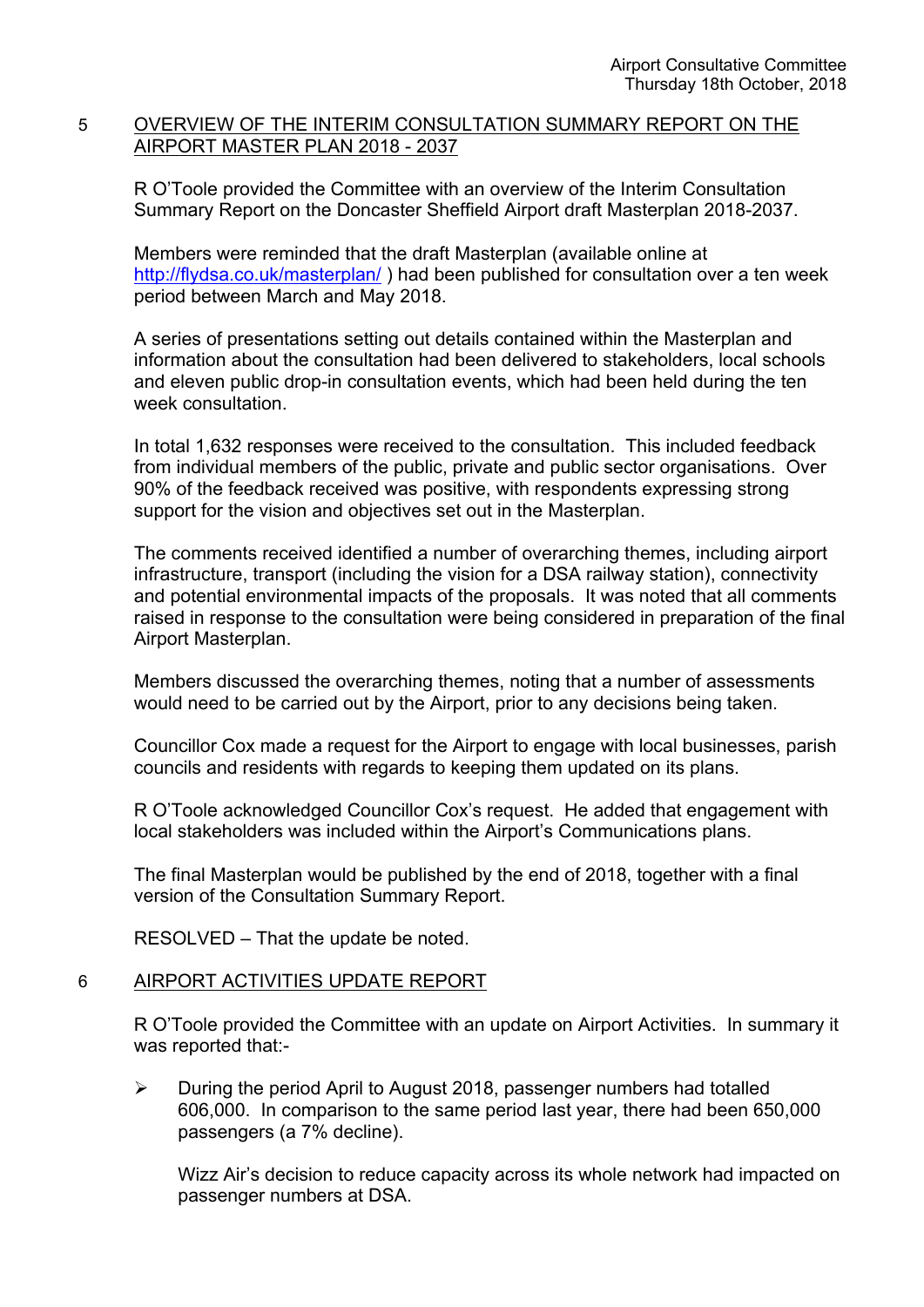- $\triangleright$  DSA were currently projecting 1.24 million passengers to transit the Airport during the current financial year.
- $\triangleright$  Wizz Air had recently launched a new route to Budapest. Three flights per week would be operating from DSA starting on 29<sup>th</sup> October 2018.
- $\triangleright$  TUI had announced new routes at the Airport from 2019, to include long-haul flights to Sanford, Florida, along with four new unique routes to Pula, Hurghada, Kos and Bodrum.
- $\triangleright$  The Aviation Development Team continued to pursue an existing enguiry with a low cost carrier. A decision was expected imminently which would see one aircraft being based at the Airport during summer 2019.
- From 1<sup>st</sup> April 2018, cargo operations had been in-sourced to become under DSA's control.
- > The Airport's Cargo Team had processed 5,986 tonnes of freight from 1<sup>st</sup> April to 31<sup>st</sup> August 2018. This compared to 2,546 in the same period last year.
- The Airport's Cargo Team were currently on-track to process 12,000 tonnes of freight during the 2018/19 financial year. This compared to 11,540 tonnes for the 2017/18 financial year.
- $\triangleright$  DSA had recently appointed a new Cargo Manager, Ray Wood, who would commence in post at the beginning of December 2018.
- $\triangleright$  Following receipt of funding from the Local Enterprise Partnership, improvement works to the Cargo shed were now complete.
- $\triangleright$  Construction work to create a new Hangar for the Children's Air Ambulance was expected to be built in the next 6 months.
- The first two National Police Air Service (NPAS) aircrafts had arrived onsite during the summer. NPAS were currently in the 'testing' phase prior to commencing live operations.

Parish Councillor McCarron commented that she had recently observed a number of helicopters flying over Blaxton. It was queried if the helicopters were taking-off from the Airport. **ACTION: K Naylor to confirm.**

 $\triangleright$  The Fly DSA website had recently been updated with new vibrant branding launched to reflect that DSA promises to deliver 'Easy, Friendly and Relaxed' travel to its passengers. Additionally, two large posters displaying the new branding were now on display at the Terminal Building.

Y Woodcock commented that, from her own recent experience of travelling from the Airport, the passenger experience had been very good.

RESOLVED – That the update be noted.